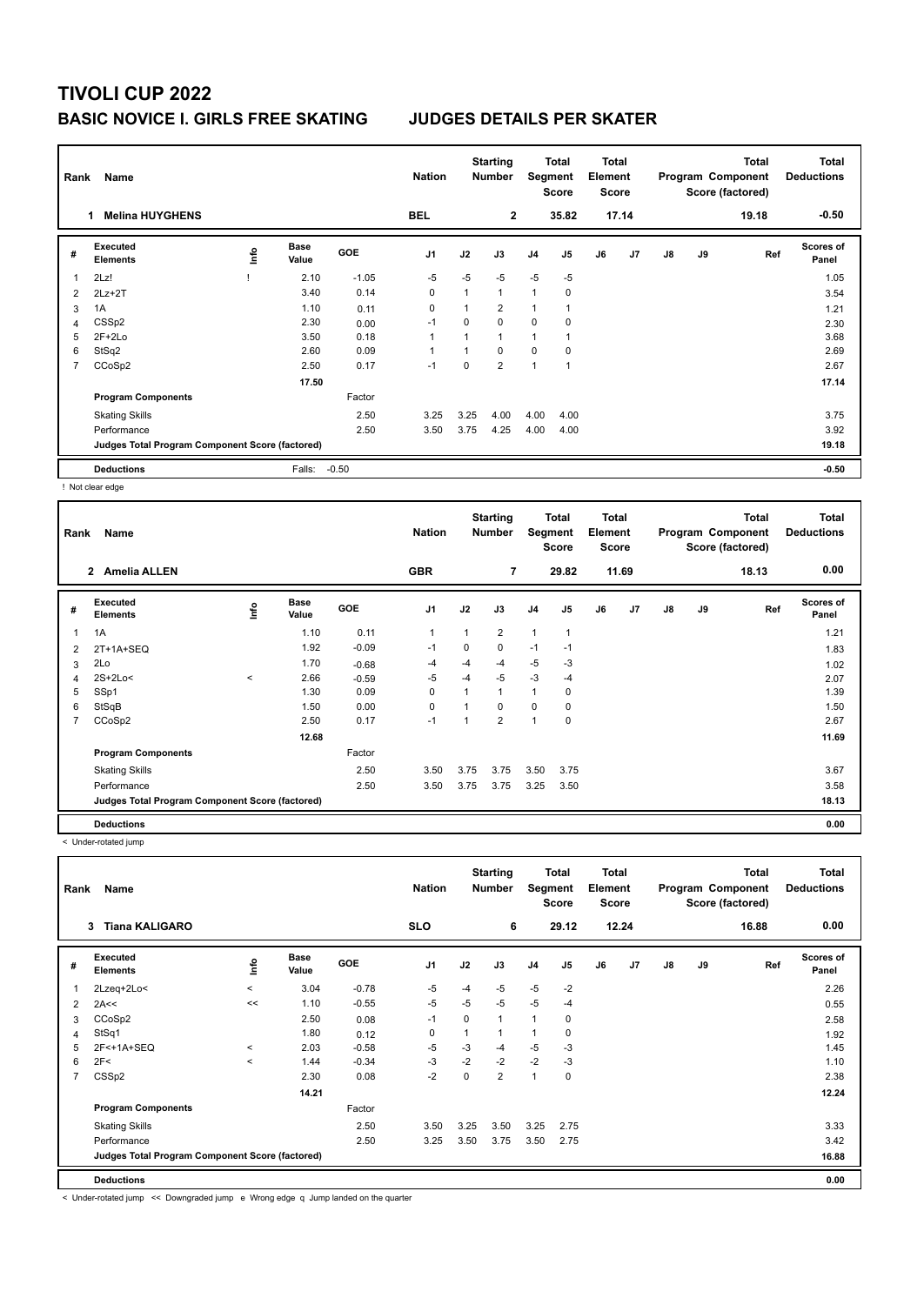## **TIVOLI CUP 2022 BASIC NOVICE I. GIRLS FREE SKATING JUDGES DETAILS PER SKATER**

|   | Name<br>Rank                                    |         |                      |            | <b>Nation</b>  |      | <b>Starting</b><br><b>Number</b> | Total<br>Segment<br><b>Score</b> |                |    | Total<br>Element<br><b>Score</b> |               |    | <b>Total</b><br>Program Component<br>Score (factored) | <b>Total</b><br><b>Deductions</b> |
|---|-------------------------------------------------|---------|----------------------|------------|----------------|------|----------------------------------|----------------------------------|----------------|----|----------------------------------|---------------|----|-------------------------------------------------------|-----------------------------------|
|   | 4 Marta BABIC                                   |         |                      |            | <b>CRO</b>     |      | 5                                |                                  | 27.05          |    | 12.67                            |               |    | 14.38                                                 | 0.00                              |
| # | Executed<br><b>Elements</b>                     | lnfo    | <b>Base</b><br>Value | <b>GOE</b> | J <sub>1</sub> | J2   | J3                               | J <sub>4</sub>                   | J <sub>5</sub> | J6 | J <sub>7</sub>                   | $\mathsf{J}8$ | J9 | Ref                                                   | <b>Scores of</b><br>Panel         |
| 1 | 2F<+1A+SEQ                                      | $\prec$ | 2.03                 | $-0.38$    | -4             | $-2$ | $-2$                             | $-3$                             | $-3$           |    |                                  |               |    |                                                       | 1.65                              |
| 2 | 2Lz<                                            | $\prec$ | 1.68                 | $-0.50$    | $-3$           | $-2$ | $-3$                             | $-4$                             | $-3$           |    |                                  |               |    |                                                       | 1.18                              |
| 3 | CCoSp1                                          |         | 2.00                 | 0.00       | 0              | 0    | $\Omega$                         | $\overline{2}$                   | 0              |    |                                  |               |    |                                                       | 2.00                              |
| 4 | StSq2                                           |         | 2.60                 | 0.09       | -1             | 0    | 1                                | 1                                | 0              |    |                                  |               |    |                                                       | 2.69                              |
| 5 | 2S<                                             | $\prec$ | 1.04                 | $-0.31$    | -4             | $-2$ | $-3$                             | $-2$                             | $-4$           |    |                                  |               |    |                                                       | 0.73                              |
| 6 | 2Lo<+2Lo<                                       | $\,<$   | 2.72                 | $-0.68$    | $-5$           | $-5$ | $-4$                             | $-5$                             | -5             |    |                                  |               |    |                                                       | 2.04                              |
| 7 | CSS <sub>p2</sub>                               |         | 2.30                 | 0.08       | $-1$           | 0    | 1                                | 1                                | 0              |    |                                  |               |    |                                                       | 2.38                              |
|   |                                                 |         | 14.37                |            |                |      |                                  |                                  |                |    |                                  |               |    |                                                       | 12.67                             |
|   | <b>Program Components</b>                       |         |                      | Factor     |                |      |                                  |                                  |                |    |                                  |               |    |                                                       |                                   |
|   | <b>Skating Skills</b>                           |         |                      | 2.50       | 2.75           | 2.75 | 2.75                             | 2.75                             | 2.75           |    |                                  |               |    |                                                       | 2.75                              |
|   | Performance                                     |         |                      | 2.50       | 3.00           | 3.25 | 3.00                             | 3.00                             | 3.00           |    |                                  |               |    |                                                       | 3.00                              |
|   | Judges Total Program Component Score (factored) |         |                      |            |                |      |                                  |                                  |                |    |                                  |               |    |                                                       | 14.38                             |
|   | <b>Deductions</b>                               |         |                      |            |                |      |                                  |                                  |                |    |                                  |               |    |                                                       | 0.00                              |

< Under-rotated jump

|                | Name<br>Rank                                    |      |                      |            | <b>Nation</b>  | <b>Starting</b><br><b>Number</b> |             |                | Total<br>Segment<br><b>Score</b> | Total<br>Element<br><b>Score</b> |       | <b>Total</b><br>Program Component<br>Score (factored) |    |       | <b>Total</b><br><b>Deductions</b> |
|----------------|-------------------------------------------------|------|----------------------|------------|----------------|----------------------------------|-------------|----------------|----------------------------------|----------------------------------|-------|-------------------------------------------------------|----|-------|-----------------------------------|
|                | 5 Anna FODINGER                                 |      |                      |            | <b>AUT</b>     |                                  | 1           |                | 25.42                            |                                  | 11.74 |                                                       |    | 14.18 | $-0.50$                           |
| #              | <b>Executed</b><br><b>Elements</b>              | lnfo | <b>Base</b><br>Value | <b>GOE</b> | J <sub>1</sub> | J2                               | J3          | J <sub>4</sub> | J5                               | J6                               | J7    | J8                                                    | J9 | Ref   | <b>Scores of</b><br>Panel         |
| 1              | $1A+2Tq$                                        | q    | 2.40                 | $-0.39$    | $-3$           | $-4$                             | $-3$        | $-3$           | $-3$                             |                                  |       |                                                       |    |       | 2.01                              |
| 2              | 2Lzq+1A+SEQ                                     | q    | 2.56                 | $-0.42$    | $-3$           | $-2$                             | $\mathbf 0$ | $-2$           | $-2$                             |                                  |       |                                                       |    |       | 2.14                              |
| 3              | 2Loq                                            | q    | 1.70                 | $-0.62$    | $-5$           | $-4$                             | -3          | $-3$           | $-4$                             |                                  |       |                                                       |    |       | 1.08                              |
| 4              | CCoSp1                                          |      | 2.00                 | $-0.07$    | $-2$           | 0                                | 0           | 0              | $-1$                             |                                  |       |                                                       |    |       | 1.93                              |
| 5              | 2Feq                                            | q    | 1.44                 | $-0.72$    | $-5$           | $-5$                             | $-5$        | $-5$           | $-5$                             |                                  |       |                                                       |    |       | 0.72                              |
| 6              | CSS <sub>p2</sub>                               |      | 2.30                 | 0.00       | 0              | 0                                | 1           | 0              | 0                                |                                  |       |                                                       |    |       | 2.30                              |
| $\overline{7}$ | StSq1                                           |      | 1.80                 | $-0.24$    | $-2$           | $-1$                             | $-1$        | $-1$           | $-2$                             |                                  |       |                                                       |    |       | 1.56                              |
|                |                                                 |      | 14.20                |            |                |                                  |             |                |                                  |                                  |       |                                                       |    |       | 11.74                             |
|                | <b>Program Components</b>                       |      |                      | Factor     |                |                                  |             |                |                                  |                                  |       |                                                       |    |       |                                   |
|                | <b>Skating Skills</b>                           |      |                      | 2.50       | 2.75           | 2.50                             | 3.00        | 3.00           | 3.00                             |                                  |       |                                                       |    |       | 2.92                              |
|                | Performance                                     |      |                      | 2.50       | 2.50           | 2.50                             | 2.75        | 3.00           | 3.00                             |                                  |       |                                                       |    |       | 2.75                              |
|                | Judges Total Program Component Score (factored) |      |                      |            |                |                                  |             |                |                                  |                                  |       |                                                       |    |       | 14.18                             |
|                | <b>Deductions</b>                               |      | Falls:               | $-0.50$    |                |                                  |             |                |                                  |                                  |       |                                                       |    |       | $-0.50$                           |

e Wrong edge q Jump landed on the quarter

| Rank           | Name                                            |      |                      |            | <b>Nation</b>  |          | <b>Starting</b><br><b>Number</b> |                | <b>Total</b><br>Segment<br><b>Score</b> | <b>Total</b><br>Element<br><b>Score</b> |      |               |    | <b>Total</b><br>Program Component<br>Score (factored) | <b>Total</b><br><b>Deductions</b> |
|----------------|-------------------------------------------------|------|----------------------|------------|----------------|----------|----------------------------------|----------------|-----------------------------------------|-----------------------------------------|------|---------------|----|-------------------------------------------------------|-----------------------------------|
|                | <b>Aurora TURSIC</b><br>6                       |      |                      |            | <b>SLO</b>     |          | 4                                |                | 21.06                                   |                                         | 9.28 |               |    | 12.28                                                 | $-0.50$                           |
| #              | Executed<br><b>Elements</b>                     | ١nf٥ | <b>Base</b><br>Value | <b>GOE</b> | J <sub>1</sub> | J2       | J3                               | J <sub>4</sub> | J5                                      | J6                                      | J7   | $\mathsf{J}8$ | J9 | Ref                                                   | <b>Scores of</b><br>Panel         |
|                | $1A+1Lo$                                        |      | 1.60                 | $-0.29$    | $-3$           | $-1$     | $-3$                             | $-2$           | $-3$                                    |                                         |      |               |    |                                                       | 1.31                              |
| 2              | $1Lz+1T$                                        |      | 1.00                 | 0.00       | 0              | 0        | 0                                | 0              | 0                                       |                                         |      |               |    |                                                       | 1.00                              |
| 3              | 1A                                              |      | 1.10                 | $-0.18$    | -3             | 0        | $-1$                             | $-2$           | $-2$                                    |                                         |      |               |    |                                                       | 0.92                              |
| 4              | CCoSp2                                          |      | 2.50                 | 0.00       | 0              | $\Omega$ | 1                                | $\mathbf 0$    | 0                                       |                                         |      |               |    |                                                       | 2.50                              |
| 5              | 2S<<                                            | <<   | 0.40                 | $-0.20$    | $-5$           | $-5$     | $-5$                             | $-5$           | $-5$                                    |                                         |      |               |    |                                                       | 0.20                              |
| 6              | StSqB                                           |      | 1.50                 | $-0.05$    | 0              | $-1$     | $-1$                             | 0              | 0                                       |                                         |      |               |    |                                                       | 1.45                              |
| $\overline{7}$ | CSSp1                                           |      | 1.90                 | 0.00       | $\mathbf 0$    | 0        | 0                                | $\overline{1}$ | 0                                       |                                         |      |               |    |                                                       | 1.90                              |
|                |                                                 |      | 10.00                |            |                |          |                                  |                |                                         |                                         |      |               |    |                                                       | 9.28                              |
|                | <b>Program Components</b>                       |      |                      | Factor     |                |          |                                  |                |                                         |                                         |      |               |    |                                                       |                                   |
|                | <b>Skating Skills</b>                           |      |                      | 2.50       | 1.50           | 2.00     | 2.50                             | 2.50           | 2.50                                    |                                         |      |               |    |                                                       | 2.33                              |
|                | Performance                                     |      |                      | 2.50       | 2.25           | 2.00     | 2.75                             | 2.75           | 2.75                                    |                                         |      |               |    |                                                       | 2.58                              |
|                | Judges Total Program Component Score (factored) |      |                      |            |                |          |                                  |                |                                         |                                         |      |               |    |                                                       | 12.28                             |
|                | <b>Deductions</b>                               |      | Falls:               | $-0.50$    |                |          |                                  |                |                                         |                                         |      |               |    |                                                       | $-0.50$                           |

<< Downgraded jump